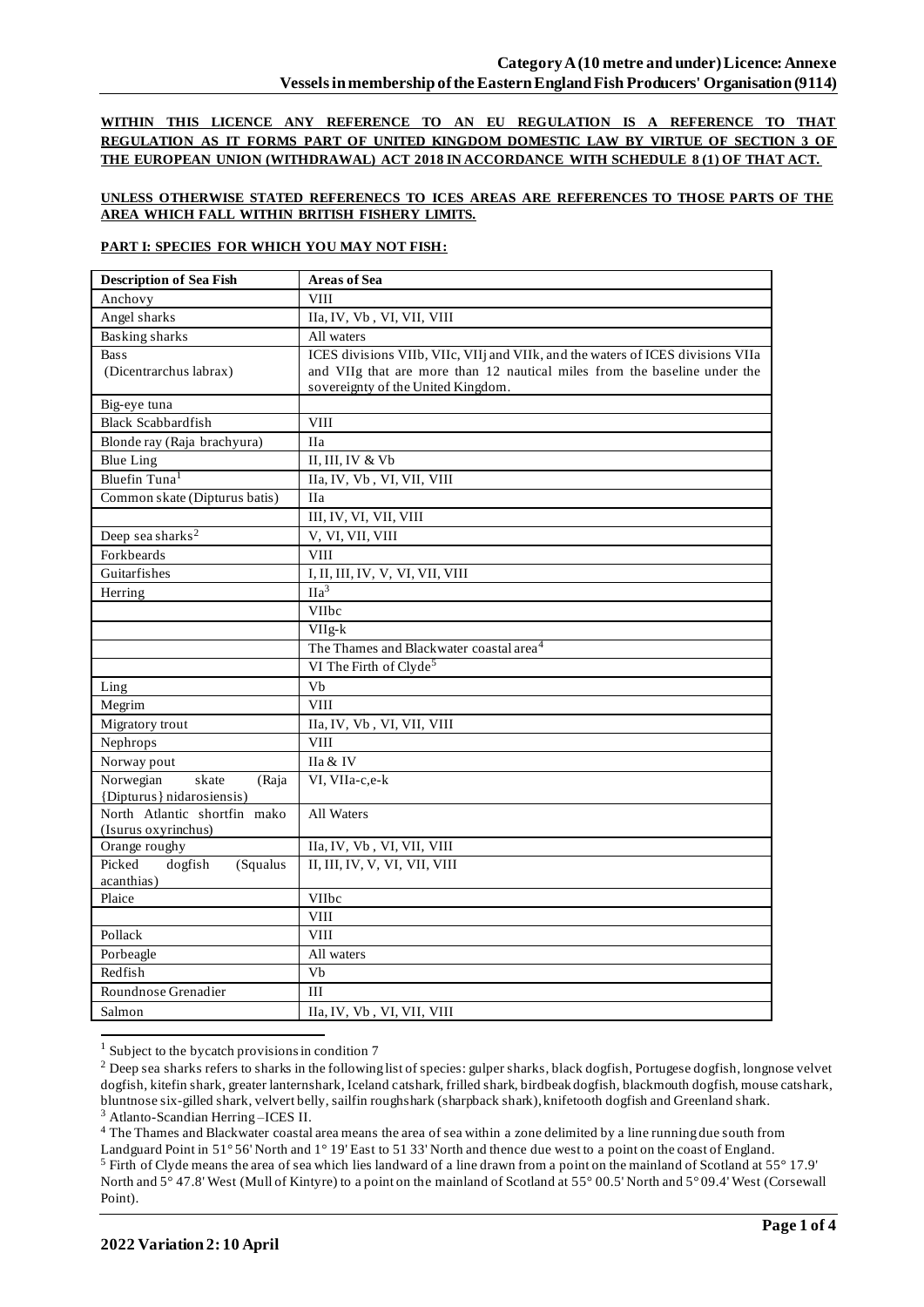## **Category A (10 metre and under) Licence: Annexe Vessels in membership of the Eastern England Fish Producers' Organisation (9114)**

| Sandeels                                               | Scottish Inshore Waters <sup>6</sup>         |  |  |  |  |  |
|--------------------------------------------------------|----------------------------------------------|--|--|--|--|--|
| Skates and Rays                                        | VIII                                         |  |  |  |  |  |
| Small-eyed<br>(Raja<br>ray<br>microocellata)           | IIa, IV, VIa, VIb, VIIa-c, VIIe and VIIh-k   |  |  |  |  |  |
| <b>Smooth</b><br>lanternshark<br>(Etmopterus pusillus) | IIa. IV                                      |  |  |  |  |  |
|                                                        | I, V, VI, VII, VIII                          |  |  |  |  |  |
| Sole                                                   | <b>VIIbc</b>                                 |  |  |  |  |  |
|                                                        | <b>VIII</b>                                  |  |  |  |  |  |
| Starry Ray (Amblyraja radiata)                         | IIa, IIIa, IV, VIId                          |  |  |  |  |  |
| Thornback ray (Raja clavata)                           | IIIa                                         |  |  |  |  |  |
| Tope shark (Galeorhinus galeus)                        | When taken with longlines in IIa, IV; and in |  |  |  |  |  |
|                                                        | I, V, VI, VII, VIII                          |  |  |  |  |  |
| Undulate Ray (Raja undulata)                           | VI                                           |  |  |  |  |  |
| White sharks                                           | IIa, IV, Vb, VI, VII, VIII                   |  |  |  |  |  |
| White Skate (Rostroraja alba)                          | VI, VII, VIII                                |  |  |  |  |  |
| Whiting                                                | <b>VIII</b>                                  |  |  |  |  |  |

# **SPECIES FOR WHICH YOU MAY NOT FISH CONTINUED**

| <b>SPECIES</b> | <b>SEA AREAS</b>                                                              |
|----------------|-------------------------------------------------------------------------------|
| Mackerel       | IVa Flexibility box <sup>7</sup> (Seasonal closure 15th February – 31st July) |

## **PART II: QUOTA LIMITATIONS OF TAC STOCKS**

#### **LICENCE HOLDERS ARE REMINDED THAT QUOTA LIMITS ARE IN LIVE WEIGHT.**

For the conversion factors that apply see the bottom of this Annexe.

| <b>TAC SPECIES</b>                  | <b>SEA AREA</b> | <b>QUOTA LIMIT/ MONTH</b><br>(UNLESS OTHERWISE<br><b>STATED</b> ) |
|-------------------------------------|-----------------|-------------------------------------------------------------------|
| Greater Silver Smelt                | IIa, IV         | 0.1 tonnes per trip                                               |
|                                     | Vb, VI, VII     | 1 tonnes per trip                                                 |
| Ling                                | IIa, IV         | 0.1 tonnes per trip                                               |
| Tusk                                | <b>IIa</b>      | 0.1 tonnes per trip                                               |
| Blue Ling                           | IIa & IV        | 0.1 tonnes per trip                                               |
| Small-eyed ray (Raja microocellata) | $VIIf-g$        | 1.5 tonnes                                                        |

| <b>DEEP-SEA SPECIES</b> | SEA AREA              |  |  |
|-------------------------|-----------------------|--|--|
| Alfonsinos              | IV, Vb, VI, VII, VIII |  |  |
| Black scabbardfish      | IIa, IV, Vb, VI, VII  |  |  |
| <b>Forkheards</b>       | IIa, IV, Vb, VI, VII  |  |  |
| Red seabream            | VI, VII, VIII         |  |  |

<sup>&</sup>lt;sup>6</sup> "Scottish inshore waters" means the sea adjacent to the coast of Scotland and to the landward of a limit of 6 nautical miles from the baseline from which the territorial sea is measured, up to the mean high water mark of ordinary spring tides.

 $^7$  Mackerel caught in ICES Division IVa in the periods between 1 August and 15 February shall be recorded against the Western mackerel quota. All other catches of mackerel in ICES Division IVa shall be recorded against the North Sea mackerel quota and shall be subject to any quota limitations set out at **Part II** of this **Annex**.